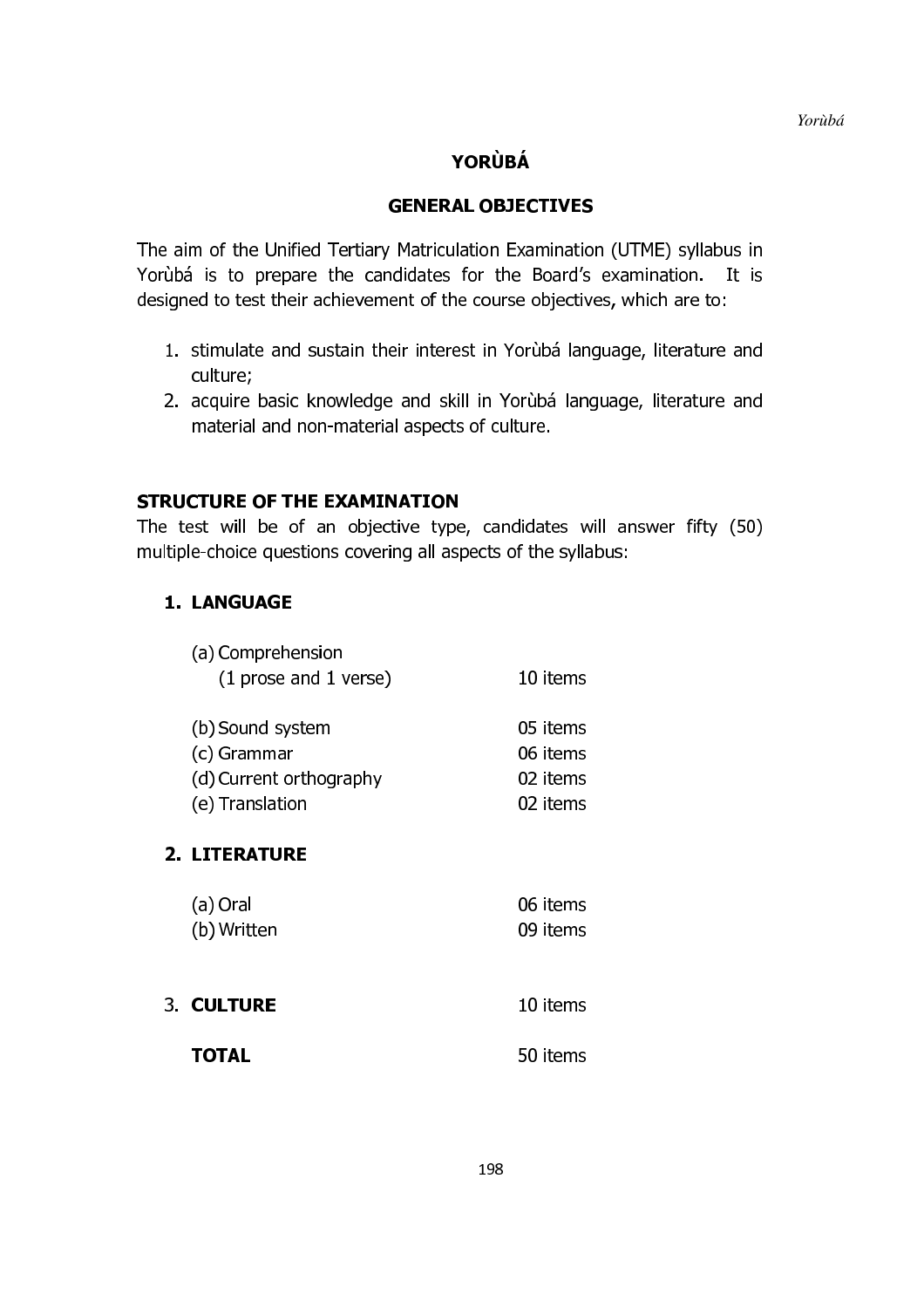# **DETAILED SYLLABUS**

| TOPICS/CONTENTS/NOTES                                                                            | <b>OBJECTIVES</b>                                                                                                                                                                                                                                           |
|--------------------------------------------------------------------------------------------------|-------------------------------------------------------------------------------------------------------------------------------------------------------------------------------------------------------------------------------------------------------------|
| <b>SECTION A</b>                                                                                 |                                                                                                                                                                                                                                                             |
| <b>1. LANGUAGE</b><br>(a) Comprehension<br>(i) Prose<br>(ii) Verse                               | Candidates should be able to:<br>i. identify central issues in a<br>passage and draw appropriate<br>conclusions;<br>ii. determine basic assumptions and<br>express ideas;<br>iii. identify the meanings and<br>functions of given phrases and<br>sentences. |
| (b) Sound System<br>(i) Production of sounds<br>(consonants and<br>vowels)                       | Candidates should be able to:<br>ia. identify organs of speech and<br>speech sounds;<br>ib. determine their correct usages;                                                                                                                                 |
| (ii) Tones, tone change and<br>tonal transfer                                                    | ii. detect linguistic errors<br>(pronunciations and wrong<br>usages);                                                                                                                                                                                       |
| (iii) Syllabe structure                                                                          | iii. determine the syllable<br>components of words;                                                                                                                                                                                                         |
| (iv)Sound process (vowel<br>harmony and co-<br>occurrence, e.t.c)<br>elision and<br>contraction) | iv demonstrate knowledge of the<br>principles underlying the<br>basic<br>relationship between sounds;                                                                                                                                                       |
| (v) Loan-word integration                                                                        | v. demonstrate knowledge of word<br>adaption.                                                                                                                                                                                                               |
| $(c)$ Grammar<br>Morphology - Word<br>(i)<br>formation                                           | Candidates should be able to:<br>i. demonstrate good knowledge of<br>word derivation;                                                                                                                                                                       |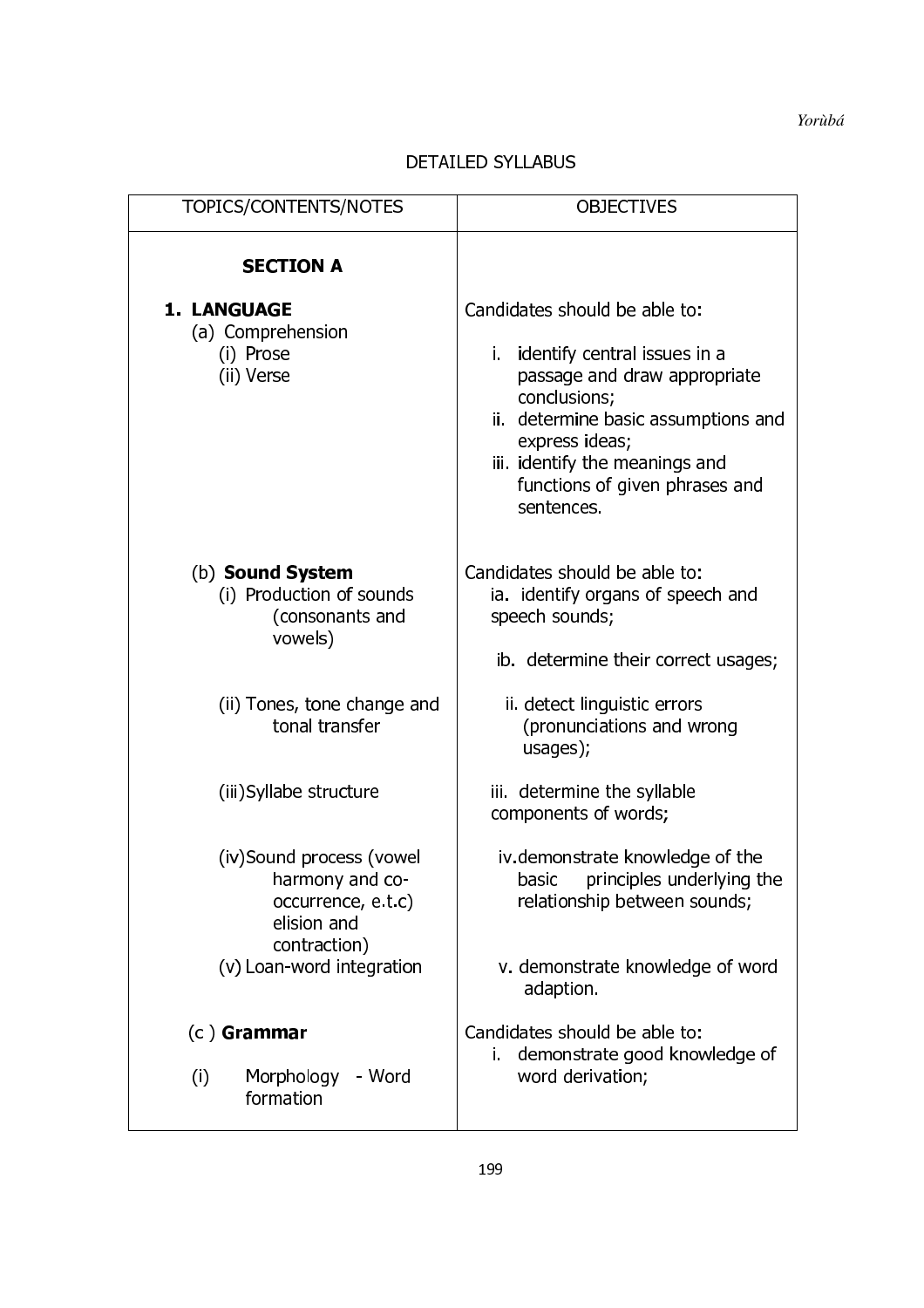| TOPICS/CONTENTS/NOTES                                                                                              | <b>OBJECTIVES</b>                                                                               |
|--------------------------------------------------------------------------------------------------------------------|-------------------------------------------------------------------------------------------------|
| (ii)<br>Word classes $-$ nouns,<br>verbs, adjectives,<br>adverbs, pronouns,<br>conjunctions,<br>prepositions, etc. | ii. determine the appropriate use of<br>words;                                                  |
| Phrases and clauses $-$<br>(iii)<br>types and functions.                                                           | iii. demonstrate knowledge and<br>understanding of Yorùbá syntax;                               |
| (iv)<br>Sentences – types,<br>structures and functions                                                             | iv. identify the types and functions<br>of sentences;                                           |
| (v)<br>Grammatical categories<br>- tense and aspects.                                                              | v. demonstrate good knowledge of<br>vocabulary.                                                 |
| (d)<br>Current Orthography                                                                                         | Candidates should be able to:<br>detect linguistic errors;<br>Ĺ.                                |
|                                                                                                                    | ii. present ideas in acceptable<br>modern form, (oral and written);                             |
| Translation<br>(e)                                                                                                 | Candidates should be able to:<br>demonstrate good knowledge of<br>i.<br>vocabulary;             |
|                                                                                                                    | ii. interpret sentences and ideas in<br>accordance with acceptable<br>principles.               |
| <b>2. LITERATURE</b>                                                                                               |                                                                                                 |
| <b>Oral Literature:</b><br>(a)                                                                                     | Candidates should be able to:                                                                   |
| (i)<br><b>Prose:</b><br>Láwuyì Ògúnníran,<br>(1985) Eégún Aláré<br>Lagos: Macmillan Nigeria<br>Publishers Ltd.     | i. identify central issues, problems,<br>the component parts of an idea<br>presented in a work; |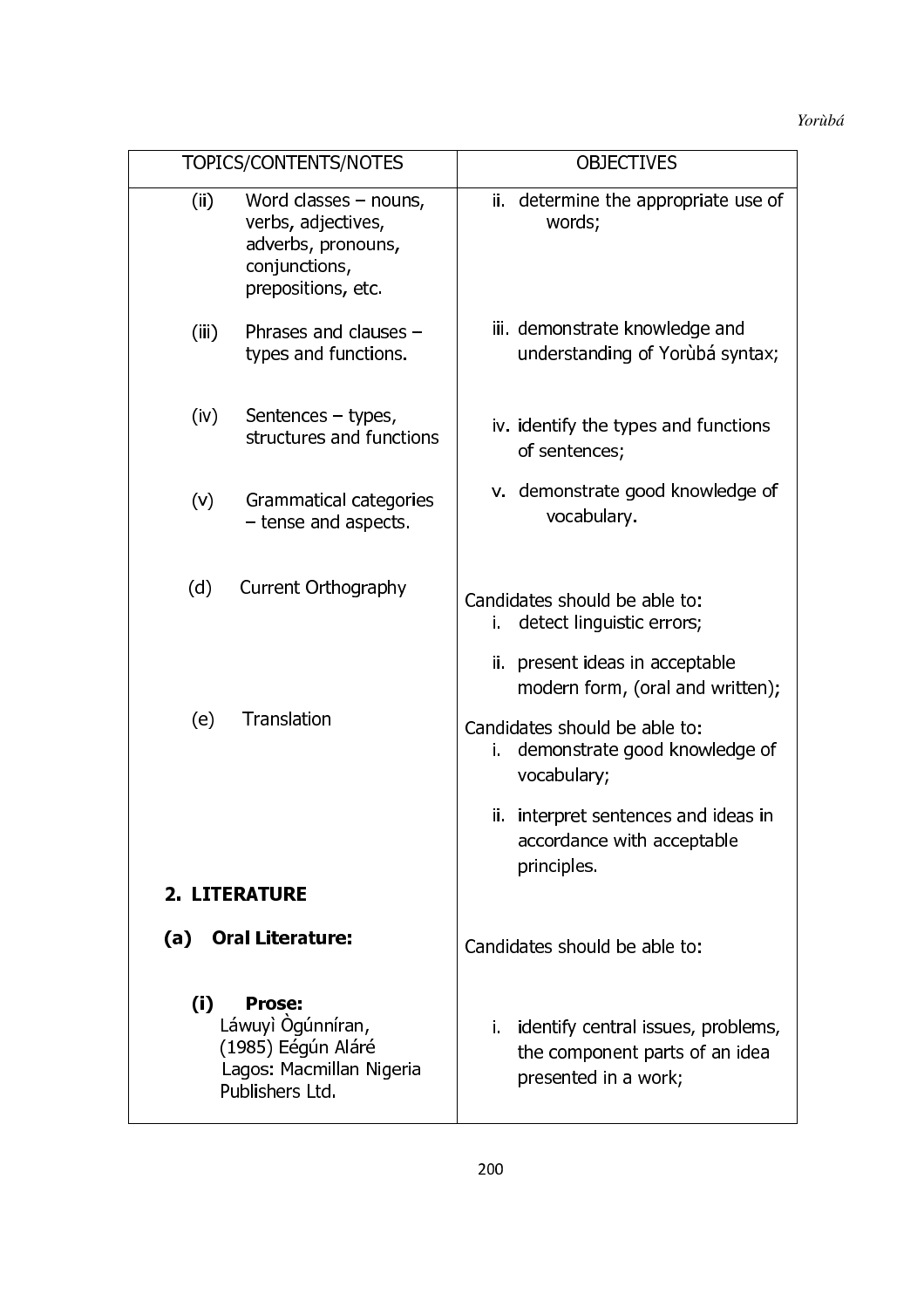|            | TOPICS/CONTENTS/NOTES                                                                                                       | <b>OBJECTIVES</b>                                                                                                                                                                                                                                                          |
|------------|-----------------------------------------------------------------------------------------------------------------------------|----------------------------------------------------------------------------------------------------------------------------------------------------------------------------------------------------------------------------------------------------------------------------|
| (i)        | Poetry:<br>Wande Abimbola<br>(2012) Àwọn Ojú Odù<br>Mérèèrindínlógún<br><b>Ibadan: University Press</b><br>PLC.             | ii. draw appropriate conclusions<br>deduce logical inferences from<br>i.<br>abstract relations of components<br>of an idea in a work;<br>ii. Identify the figurative and the<br>idiomatic expressions in the<br>poem.                                                      |
| (b)<br>(i) | <b>Written Literature:</b><br>Prose:<br>Agboolá Áyádiran<br>(2007)<br>Àkànní Olú-omo<br>Ilorin: Lifesteps<br>Publishers.    | Candidates should be able to:<br>i. demonstrate good knowledge of<br>ideas in works of art;<br>ii. draw moral lessons from the<br>text;<br>iii. identify the narrative techniques<br>in the text;<br>iv. identify the figurative and<br>idiomatic expressions in the text. |
| (ii)       | Poetry:<br>M.A. Olówu et al<br>(2007) Ewì Yorùbá<br>Lákotun (SSS 1-3)<br>Ibadan: Evans Brothers<br>(Nigeria Publishers) Ltd | deduce the import of written<br>i.<br>works of art and genres;<br>Identify the figurative and the<br>ii.<br>idiomatic expressions in the<br>poem.                                                                                                                          |
| (iii)      | Drama:<br>Lásúnkànmí Tèlà<br>(2007): Ègún Orí Ìkúnlè<br>Ibadan: Rasmed                                                      | i.<br>identify the central theme of                                                                                                                                                                                                                                        |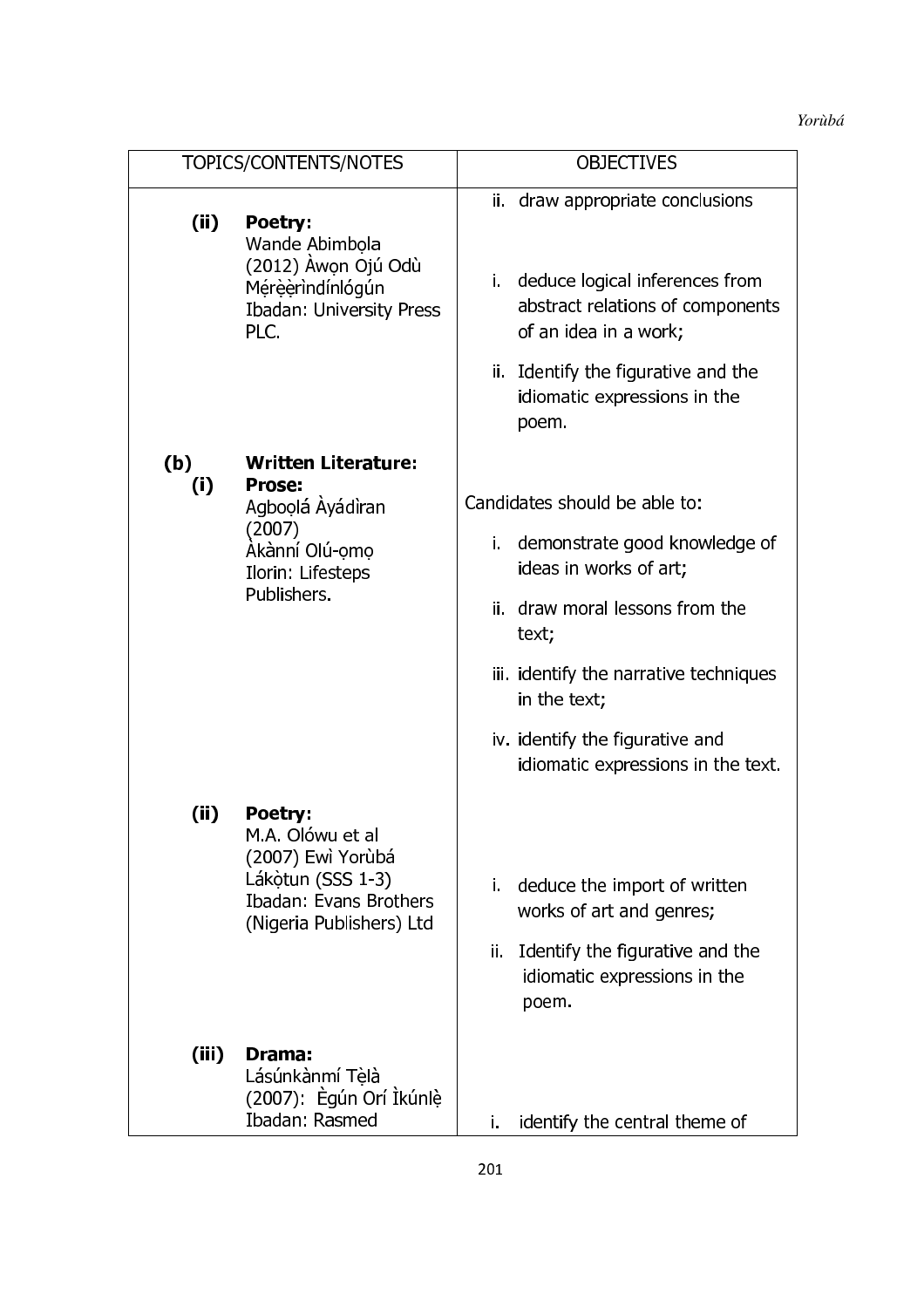| TOPICS/CONTENTS/NOTES                                           | <b>OBJECTIVES</b>                                                                                                                         |
|-----------------------------------------------------------------|-------------------------------------------------------------------------------------------------------------------------------------------|
| Publication Limited.                                            | works;                                                                                                                                    |
|                                                                 | ii. interpret same in accordance<br>with acceptable principles;                                                                           |
|                                                                 | iii. identify types of drama.                                                                                                             |
|                                                                 | iv. identify the figurative and<br>idiomatic expressions in the<br>drama;                                                                 |
| <b>3. CULTURE</b>                                               | v. extract the narrative techniques<br>in the drama.                                                                                      |
| Erò àti igbàgbó:<br>1.                                          |                                                                                                                                           |
| (Olódùmarè, àkùdàáyà,<br>emèrè, abbl)                           |                                                                                                                                           |
|                                                                 | Candidates should be able to:                                                                                                             |
| Êtò ìṣèlú àti ààbò ìlú :<br>2.                                  | i. distinguish traditional practices<br>and acceptable ways of life from<br>modern and common sense<br>beliefs.                           |
|                                                                 |                                                                                                                                           |
| (Egbé àti ogbà, oyè jíje<br>àti àwọn ìjòyè, ogun jíjà,<br>abbl) | Candidates should be able to:                                                                                                             |
| 3. Etò ìsìnkú àti ogún pínpín                                   | i. assess the functions and roles of<br>individuals, chieftains, and<br>groups in ensuring peace,<br>stability and continuity of society. |
|                                                                 | Candidates should be able to:<br>i.<br>distinguish between traditional<br>practices;                                                      |
|                                                                 | ii. relate them to funerals and                                                                                                           |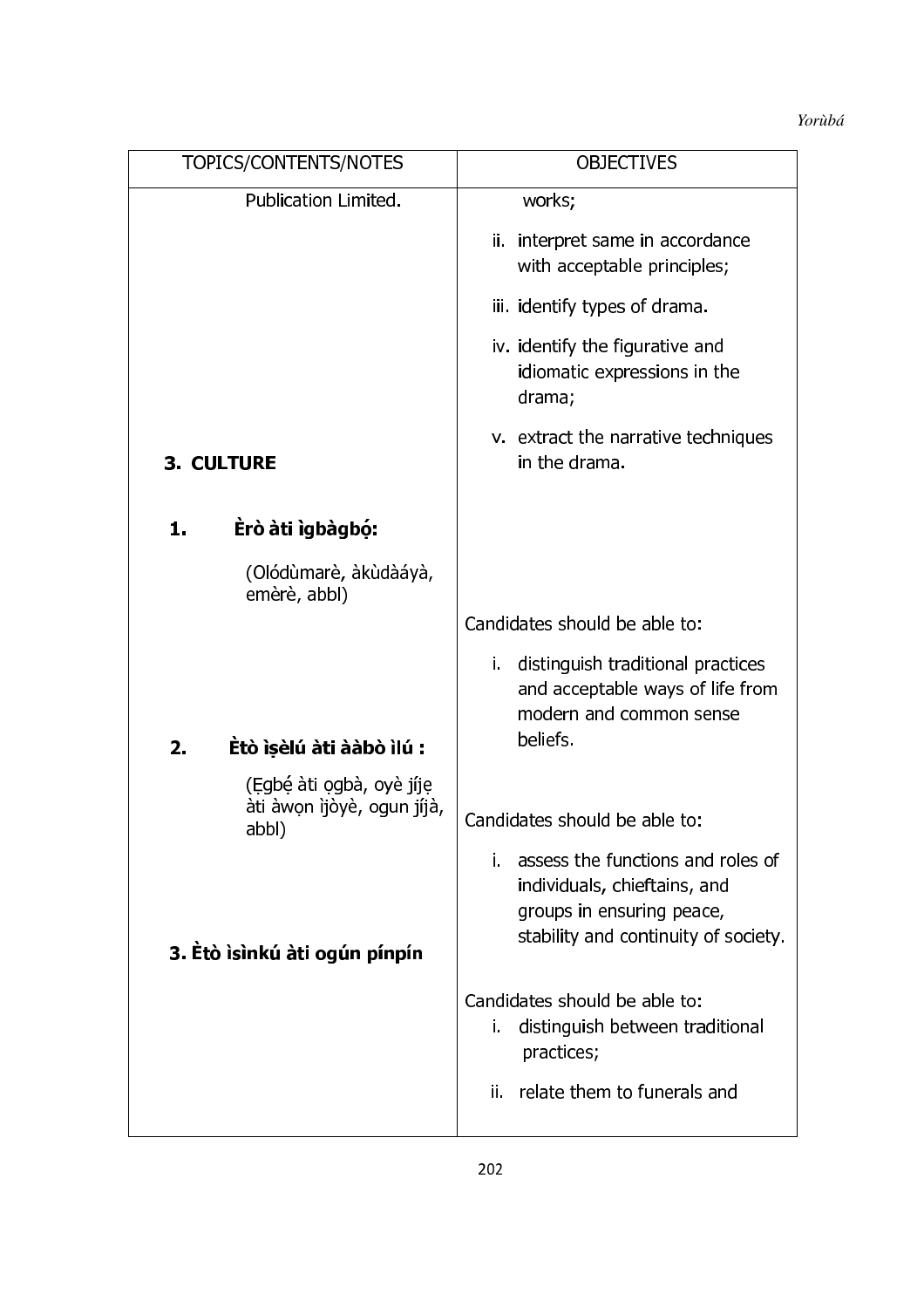| TOPICS/CONTENTS/NOTES                             | <b>OBJECTIVES</b>                                                                                                          |
|---------------------------------------------------|----------------------------------------------------------------------------------------------------------------------------|
|                                                   | inheritance;                                                                                                               |
|                                                   | iii. suggest ways to preserve the<br>traditional practices.                                                                |
| 4. Oge sise:                                      |                                                                                                                            |
| (Ilà kíko, ara fífín, tìróò<br>lílé, abbl)        | Candidates should be able to:                                                                                              |
|                                                   | i. interpret graphic representation<br>of cultural practices;<br>ii. examine the processes of<br>beautification.           |
| 5. Ayeye                                          |                                                                                                                            |
| (Igbéyàwó, isomolórúko,<br>ìwúyè, abbl)           | Candidates should be able to:                                                                                              |
|                                                   | i. demonstrate good knowledge of<br>social activities and celebrations;<br>ii. relate events to appropriate<br>situations. |
| 6. Etò İwòsàn:                                    |                                                                                                                            |
| (Ítojú aláisàn, itojú àti<br>ìgbèbí aboyún, abbl) | Candidates should be able to:                                                                                              |
|                                                   | i. determine the appropriate health<br>care practices applicable to<br>ailments of members of society;                     |
|                                                   | ii. suggest the best ways of using<br>the appropriate health care<br>practices.                                            |
| 7. Arokò (Ikilò, itúfò, èbè, abbl)                |                                                                                                                            |
|                                                   | Candidates should be able to:                                                                                              |
|                                                   | identify the symbolic relevance of<br>i.<br>objects of communications;                                                     |
|                                                   |                                                                                                                            |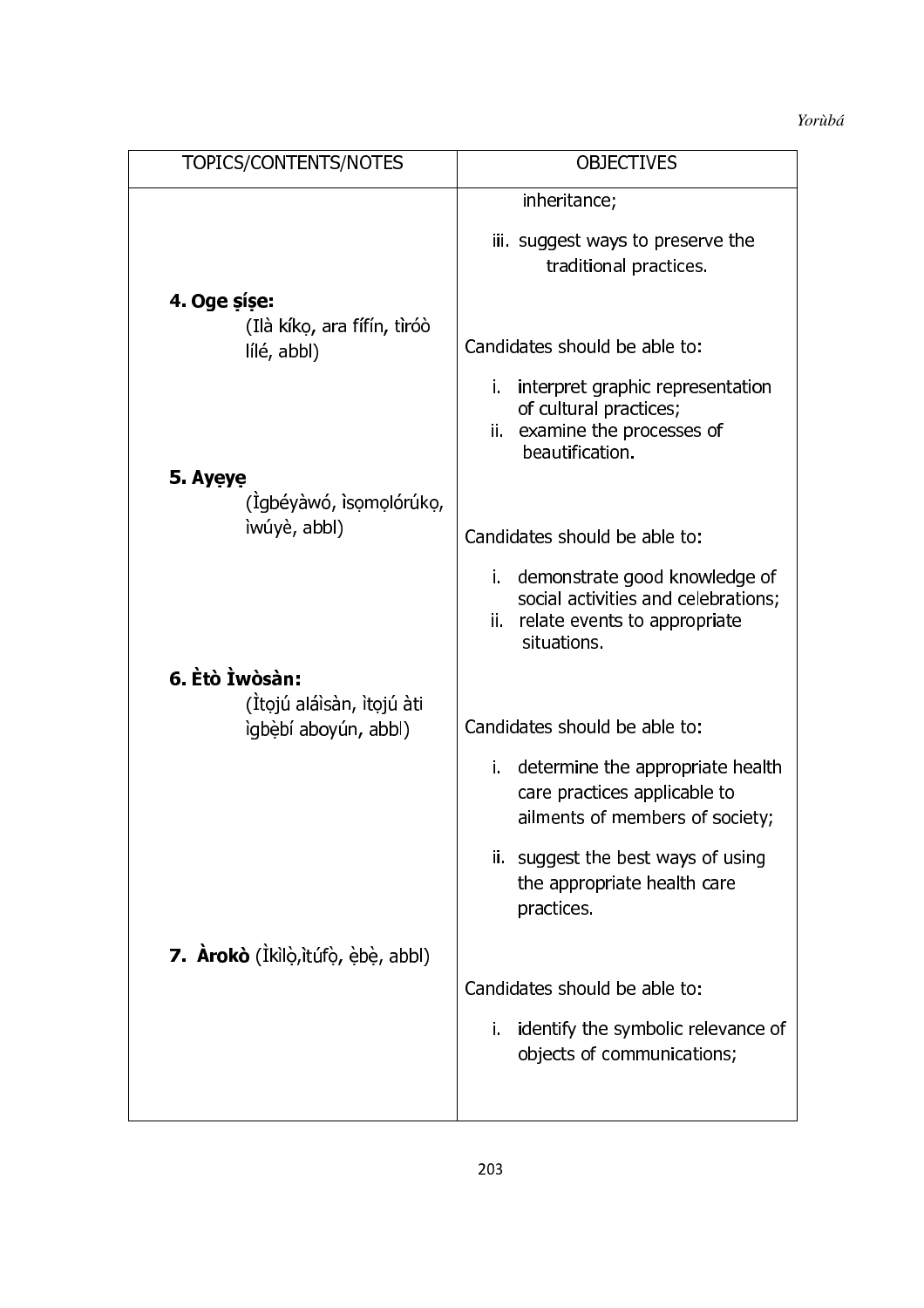| TOPICS/CONTENTS/NOTES                                                                                                                          | <b>OBJECTIVES</b>                                                                                                                                                       |
|------------------------------------------------------------------------------------------------------------------------------------------------|-------------------------------------------------------------------------------------------------------------------------------------------------------------------------|
| 8. Àwon Oúnje Yorùbá<br>(Àbàrí,iyán, èwà, abbl)                                                                                                |                                                                                                                                                                         |
|                                                                                                                                                | Candidates should be able to:                                                                                                                                           |
| 9. Isé abínibí (Agbè, ìsònà, ìlù<br>lílù, abbl)                                                                                                | relate certain foods to symbolic<br>i.<br>meanings                                                                                                                      |
|                                                                                                                                                | Candidates should be able to:                                                                                                                                           |
|                                                                                                                                                | i. demonstrate adequate<br>knowledge of the various<br>traditional professions;                                                                                         |
|                                                                                                                                                | ii. compare various traditional<br>professions.                                                                                                                         |
| 10. Iranra-eni- Iówó (Aáró, è bèsé,<br>owó yíyá, abbl)                                                                                         | Candidates should be able to:<br>i. examine various ways of<br>benefiting from communal<br>relationships.                                                               |
| 11. Ìwà omolúàbí:                                                                                                                              | Candidates should be able to:                                                                                                                                           |
| (a) İwà ètó omolúàbí àti<br>ànfààní rè (Sùúrù,<br>imoore, ibòwò, abbl)<br>(i) İwà àitó omolúabí ati<br>ijiyà (Àfojúdi, àibikítà,<br>ole, abbl) | i. identify acceptable patterns of<br>behaviour and attitude that<br>conform with society norms and<br>values;<br>ii.<br>suggest ways of inculcating them<br>in society |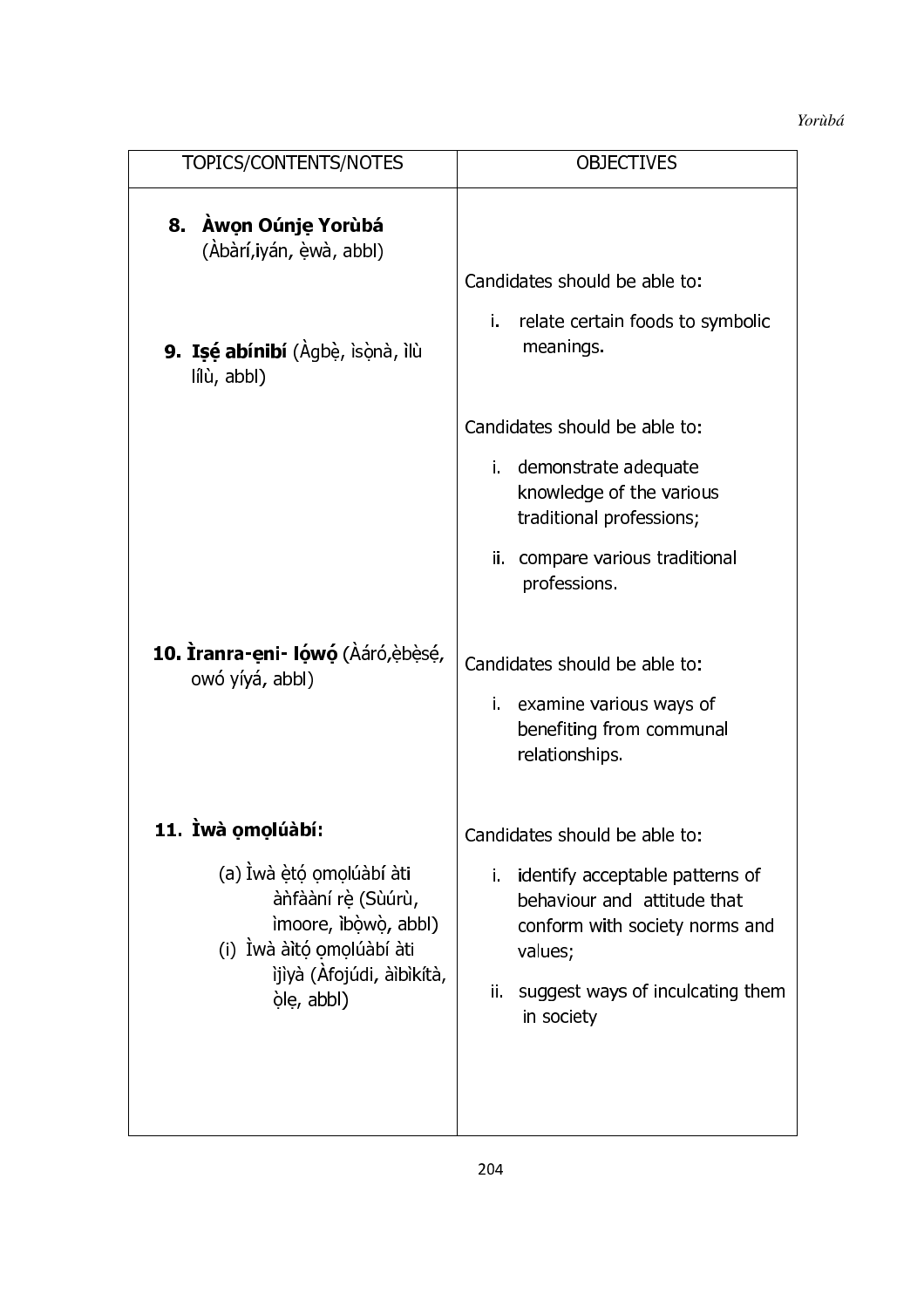| TOPICS/CONTENTS/NOTES | <b>OBJECTIVES</b> |
|-----------------------|-------------------|
|                       |                   |
|                       |                   |
|                       |                   |
|                       |                   |
|                       |                   |
|                       |                   |
|                       |                   |
|                       |                   |
|                       |                   |
|                       |                   |
|                       |                   |
|                       |                   |
|                       |                   |
|                       |                   |
|                       |                   |
|                       |                   |
|                       |                   |
|                       |                   |
|                       |                   |
|                       |                   |
|                       |                   |
|                       |                   |